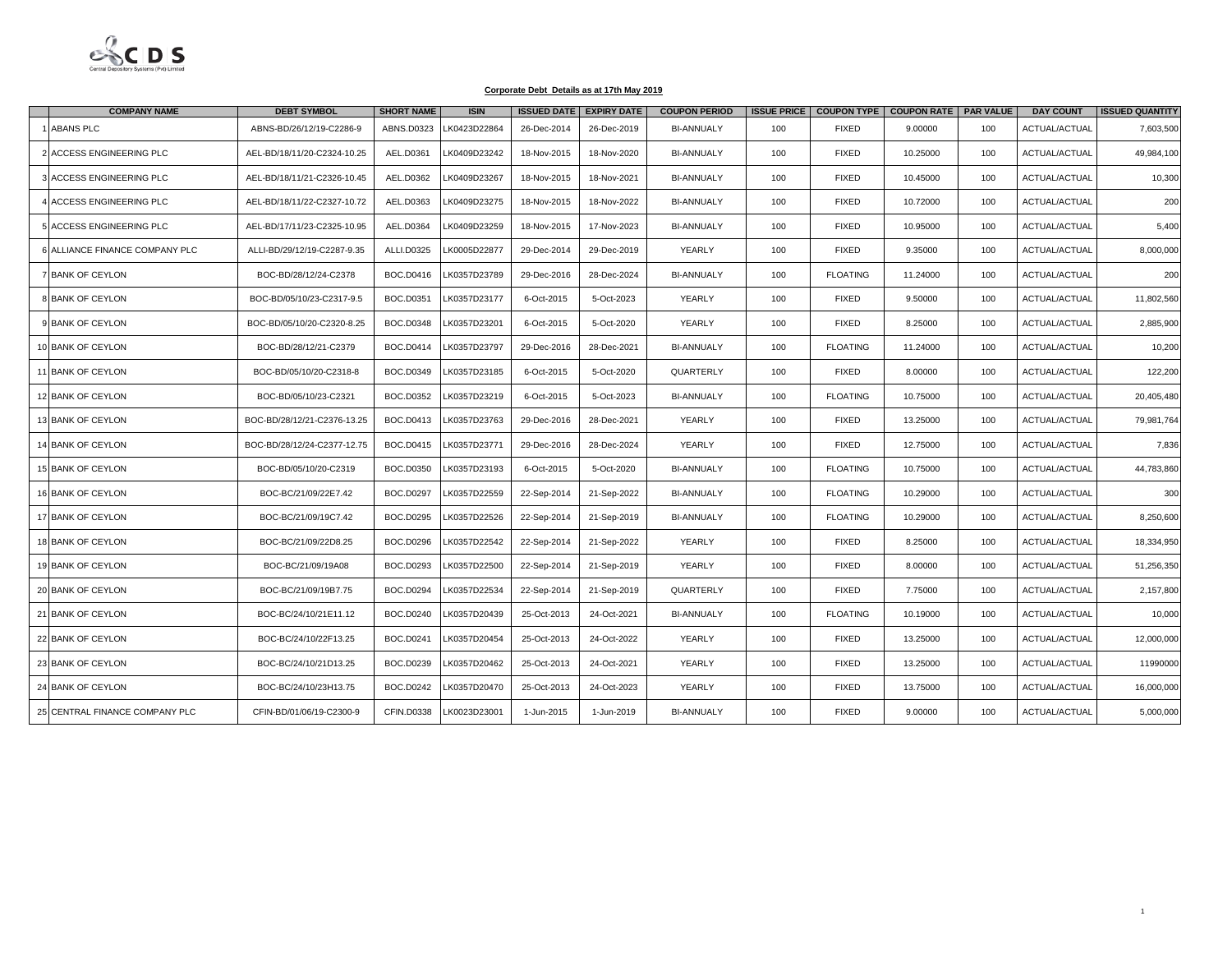

|    | <b>COMPANY NAME</b>                     | <b>DEBT SYMBOL</b>           | <b>SHORT NAME</b> | <b>ISIN</b>  | <b>ISSUED DATE</b> | <b>EXPIRY DATE</b> | <b>COUPON PERIOD</b> |     | ISSUE PRICE   COUPON TYPE   COUPON RATE   PAR VALUE |          |     | <b>DAY COUNT</b> | <b>ISSUED QUANTITY</b> |
|----|-----------------------------------------|------------------------------|-------------------|--------------|--------------------|--------------------|----------------------|-----|-----------------------------------------------------|----------|-----|------------------|------------------------|
| 26 | CENTRAL FINANCE COMPANY PLC             | CFIN-BD/01/06/20-C2302-9.52  | CFIN.D0339        | LK0023D23027 | 1-Jun-2015         | 1-Jun-2020         | YEARLY               | 100 | <b>FIXED</b>                                        | 9.52000  | 100 | ACTUAL/ACTUAL    | 17,500,000             |
|    | 27 CITIZENS DEVELOPMENT BUSINESS FINANC | CDB-BD/03/06/21-C2350-12.75  | CDB.D0387         | LK0368D23505 | 3-Jun-2016         | 3-Jun-2021         | <b>BI-ANNUALY</b>    | 100 | <b>FIXED</b>                                        | 12.75000 | 100 | ACTUAL/ACTUAL    | 9,983,700              |
|    | 28 CITIZENS DEVELOPMENT BUSINESS FINANC | CDB-BD/27/03/23-C2392-13.75  | CDB.D0428         | LK0368D23927 | 28-Mar-2018        | 27-Mar-2023        | <b>BI-ANNUALY</b>    | 100 | <b>FIXED</b>                                        | 13.75000 | 100 | ACTUAL/ACTUAL    | 10,669,900             |
|    | 29 CITIZENS DEVELOPMENT BUSINESS FINANC | CDB-BD/30/01/24-C2414-15.5   | CDB.D0451         | LK0368D24149 | 1/31/2019          | 30-Jan-2024        | YEARLY               | 100 | <b>FIXED</b>                                        | 15.50000 | 100 | ACTUAL/ACTUAL    | 6,685,900              |
|    | 30 CITIZENS DEVELOPMENT BUSINESS FINANC | CDB-BD/03/06/21-C2351        | CDB.D0388         | LK0368D23513 | 3-Jun-2016         | 3-Jun-2021         | <b>BI-ANNUALY</b>    | 100 | <b>FLOATING</b>                                     | 11.49000 | 100 | ACTUAL/ACTUAL    | 16,300                 |
|    | 31 CITIZENS DEVELOPMENT BUSINESS FINANC | CDB-BD/27/03/23-C2391-14.2   | CDB.D0429         | LK0368D23919 | 28-Mar-2018        | 27-Mar-2023        | YEARLY               | 100 | <b>FIXED</b>                                        | 14.20000 | 100 | ACTUAL/ACTUAL    | 9,330,100              |
|    | 32 CITIZENS DEVELOPMENT BUSINESS FINANC | CDB-BD/30/01/24-C2413-15     | CDB.D0450         | LK0368D24131 | 31-Jan-2019        | 30-Jan-2024        | <b>BI-ANNUALY</b>    | 100 | <b>FIXED</b>                                        | 15.00000 | 100 | ACTUAL/ACTUAL    | 2,591,800              |
|    | 33 COMMERCIAL BANK OF CEYLON PLC        | COMB-BD/27/10/21-C2360-12    | COMB.D0396        | LK0053D23602 | 28-Oct-2016        | 27-Oct-2021        | <b>BI-ANNUALY</b>    | 100 | <b>FIXED</b>                                        | 12.00000 | 100 | ACTUAL/ACTUAL    | 50,718,000             |
|    | 34 COMMERCIAL BANK OF CEYLON PLC        | COMB-BD/22/07/23-C2404-12    | COMB.D0441        | LK0053D24048 | 23-Jul-2018        | 22-Jul-2023        | <b>BI-ANNUALY</b>    | 100 | <b>FIXED</b>                                        | 12.00000 | 100 | ACTUAL/ACTUAL    | 83,938,400             |
|    | 35 COMMERCIAL BANK OF CEYLON PLC        | COMB-BD/08/03/21-C2341-10.75 | COMB.D0378        | LK0053D23412 | 9-Mar-2016         | 8-Mar-2021         | <b>BI-ANNUALY</b>    | 100 | <b>FIXED</b>                                        | 10.75000 | 100 | ACTUAL/ACTUAL    | 44,303,400             |
|    | 36 COMMERCIAL BANK OF CEYLON PLC        | COMB-BD/22/07/28-C2405-12.5  | COMB.D0442        | LK0053D24055 | 23-Jul-2018        | 22-Jul-2028        | <b>BI-ANNUALY</b>    | 100 | <b>FIXED</b>                                        | 12.50000 | 100 | ACTUAL/ACTUAL    | 16,061,600             |
|    | 37 COMMERCIAL BANK OF CEYLON PLC        | COMB-BD/08/03/26-C2342-11.25 | COMB.D0379        | LK0053D23420 | 9-Mar-2016         | 8-Mar-2026         | <b>BI-ANNUALY</b>    | 100 | <b>FIXED</b>                                        | 11.25000 | 100 | ACTUAL/ACTUAL    | 17,490,900             |
|    | 38 COMMERCIAL BANK OF CEYLON PLC        | COMB-BD/27/10/26-C2359-12.25 | <b>COMB.D0397</b> | LK0053D23594 | 28-Oct-2016        | 27-Oct-2026        | <b>BI-ANNUALY</b>    | 100 | <b>FIXED</b>                                        | 12.25000 | 100 | ACTUAL/ACTUAL    | 19,282,000             |
|    | 39 COMMERCIAL CREDIT AND FINANCE PLC    | COCR-BD/01/06/20-C2299-10.5  | COCR.D0336        | LK0380D22999 | 1-Jun-2015         | 1-Jun-2020         | QUARTERLY            | 100 | <b>FIXED</b>                                        | 10.50000 | 100 | ACTUAL/ACTUAL    | 10,000,000             |
|    | 40 COMMERCIAL CREDIT AND FINANCE PLC    | COCR-BD/10/12/20-C2336       | COCR.D0373        | LK0380D23369 | 10-Dec-2015        | 10-Dec-2020        | <b>BI-ANNUALY</b>    | 100 | <b>FLOATING</b>                                     | 11.51000 | 100 | ACTUAL/365       | 2,500,100              |
|    | 41 COMMERCIAL CREDIT AND FINANCE PLC    | COCR-BD/10/12/20-C2335-10.4  | COCR.D0372        | LK0380D23351 | 10-Dec-2015        | 10-Dec-2020        | <b>BI-ANNUALY</b>    | 100 | <b>FIXED</b>                                        | 10.40000 | 100 | ACTUAL/365       | 17,499,900             |
|    | 42 COMMERCIAL LEASING & FINANCE PLC     | CLC-BD/21/07/20-C2310-9.75   | CLC.D0347         | LK0414D23101 | 21-Jul-2015        | 21-Jul-2020        | YEARLY               | 100 | <b>FIXED</b>                                        | 9.75000  | 100 | ACTUAL/ACTUAL    | 50,000,000             |
|    | 43 DFCC BANK PLC                        | DFCC-BD/28/03/29-C2417-13.9  | <b>DFCC.D0455</b> | LK0055D24175 | 28-Mar-2019        | 28-Mar-2029        | YEARLY               | 100 | <b>FIXED</b>                                        | 13.90000 | 100 | ACTUAL/365       | 44,111,700             |
|    | 44 DFCC BANK PLC                        | DFCC-BD/09/11/21-C2366-12.15 | DFCC.D0403        | LK0055D23664 | 9-Nov-2016         | 9-Nov-2021         | YEARLY               | 100 | <b>FIXED</b>                                        | 12.15000 | 100 | ACTUAL/ACTUAL    | 9,568,600              |
|    | 45 DFCC BANK PLC                        | DFCC-BD/29/03/25-C2394-13    | <b>DFCC.D0431</b> | LK0055D23946 | 29-Mar-2018        | 29-Mar-2025        | YEARLY               | 100 | <b>FIXED</b>                                        | 13.00000 | 100 | ACTUAL/ACTUAL    | 40,865,300             |
|    | 46 DFCC BANK PLC                        | DFCC-BD/09/11/23-C2367-12.75 | <b>DFCC.D0404</b> | LK0055D23672 | 9-Nov-2016         | 9-Nov-2023         | YEARLY               | 100 | <b>FIXED</b>                                        | 12.75000 | 100 | ACTUAL/ACTUAL    | 60,431,400             |
|    | 47 DFCC BANK PLC                        | DFCC-BD/29/03/23-C2393-12.6  | DFCC.D0430        | LK0055D23938 | 29-Mar-2018        | 29-Mar-2023        | YEARLY               | 100 | <b>FIXED</b>                                        | 12,60000 | 100 | ACTUAL/ACTUAL    | 29,134,700             |
|    | 48 DFCC BANK PLC                        | DFCC-BD/28/03/24-C2416-13.5  | <b>DFCC.D0453</b> | LK0055D24167 | 28-Mar-2019        | 28-Mar-2024        | YEARLY               | 100 | <b>FIXED</b>                                        | 13.50000 | 100 | ACTUAL/365       | 38,047,600             |
|    | 49 DFCC BANK PLC                        | DFCC-BD/28/03/26-C2418-13.75 | <b>DFCC.D0454</b> | LK0055D24183 | 28-Mar-2019        | 28-Mar-2026        | YEARLY               | 100 | <b>FIXED</b>                                        | 13.75000 | 100 | ACTUAL/365       | 17,840,700             |
|    | 50 DFCC BANK PLC                        | DVBD-BD/10/06/20-C2305-9.1   | DVBD.D0343        | LK0401D23058 | 10-Jun-2015        | 10-Jun-2020        | YEARLY               | 100 | <b>FIXED</b>                                        | 9.10000  | 100 | ACTUAL/365       | 30,000,000             |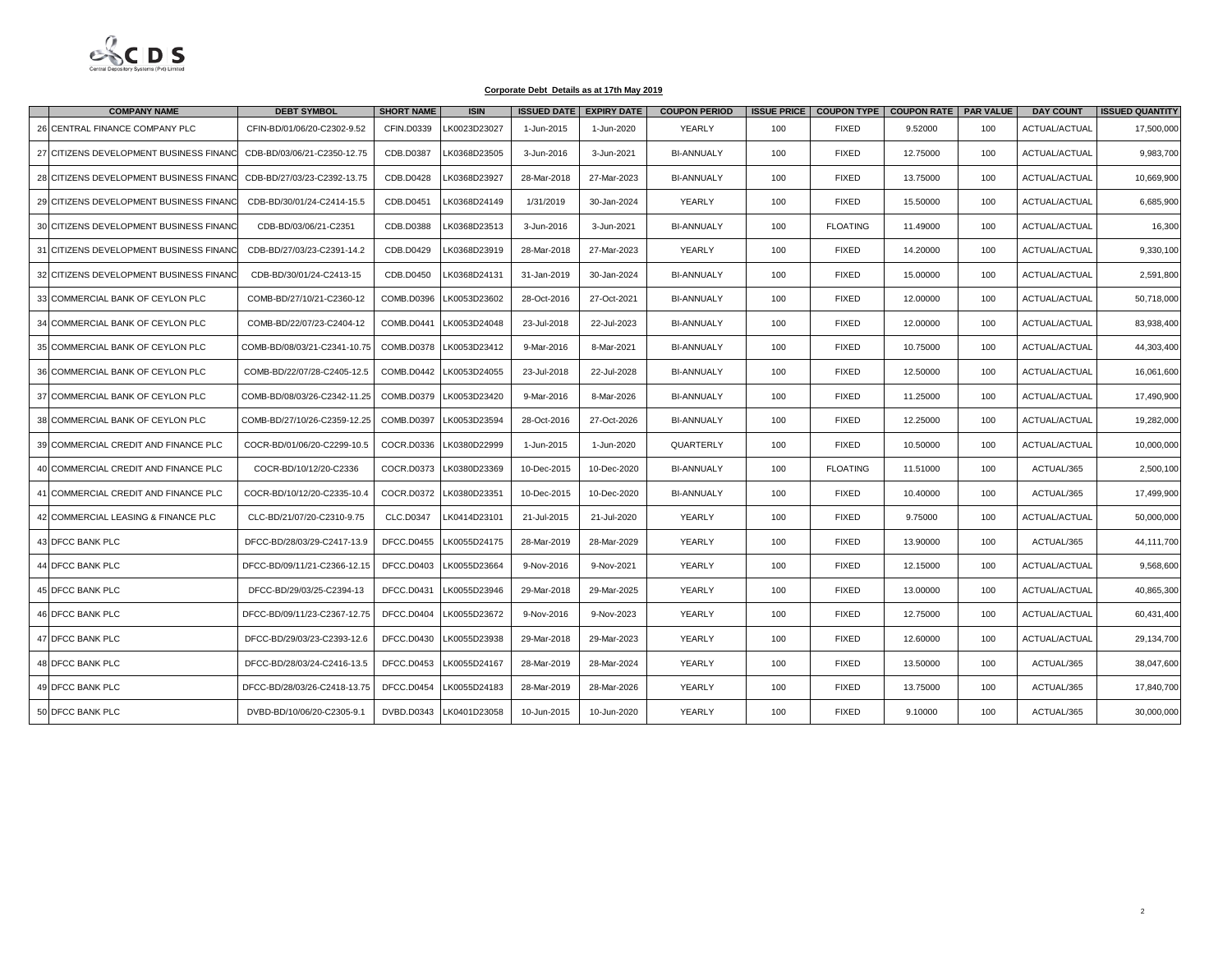

|    | <b>COMPANY NAME</b>                   | <b>DEBT SYMBOL</b>           | <b>SHORT NAME</b> | <b>ISIN</b>  | <b>ISSUED DATE</b> | <b>EXPIRY DATE</b> | <b>COUPON PERIOD</b> | <b>ISSUE PRICE</b> |                 | COUPON TYPE   COUPON RATE   PAR VALUE |     | <b>DAY COUNT</b> | <b>ISSUED QUANTITY</b> |
|----|---------------------------------------|------------------------------|-------------------|--------------|--------------------|--------------------|----------------------|--------------------|-----------------|---------------------------------------|-----|------------------|------------------------|
| 51 | <b>DFCC BANK PLC</b>                  | DVBD-BD/10/06/20-C2306-9.4   | DVBD.D0342        | LK0401D23066 | 10-Jun-2015        | 10-Jun-2020        | YEARLY               | 100                | <b>FIXED</b>    | 9.40000                               | 100 | ACTUAL/365       | 20,000,000             |
|    | 52 DUNAMIS CAPITAL PLC                | CSEC-BD/04/12/20-C2333-10.5  | <b>CSEC.D0370</b> | LK0024D23330 | 4-Dec-2015         | 4-Dec-2020         | <b>BI-ANNUALY</b>    | 100                | <b>FIXED</b>    | 10.50000                              | 100 | ACTUAL/ACTUAL    | 9,989,500              |
|    | 53 DUNAMIS CAPITAL PLC                | CSEC-BD/04/12/20-C2334       | CSEC.D0371        | LK0024D23348 | 4-Dec-2015         | 4-Dec-2020         | <b>BI-ANNUALY</b>    | 100                | <b>FLOATING</b> | 12.00000                              | 100 | ACTUAL/ACTUAL    | 10,500                 |
|    | 54 DUNAMIS CAPITAL PLC                | CSEC-BC/05/08/19A12.5        | <b>CSEC.D0287</b> | LK0024D22233 | 5-Aug-2014         | 5-Aug-2019         | YEARLY               | 100                | <b>FIXED</b>    | 12.50000                              | 100 | ACTUAL/ACTUAL    | 10,000,000             |
|    | 55 FIRST CAPITAL TREASURIES PLC       | FCT-BD/06/02/20-C2295-9.5    | FCT.D0332         | LK0439D22951 | 6-Feb-2015         | 6-Feb-2020         | YEARLY               | 100                | <b>FIXED</b>    | 9.50000                               | 100 | ACTUAL/ACTUAL    | 5,000,000              |
|    | 56 HATTON NATIONAL BANK PLC           | HNB-BC/31/03/2100E           | <b>HNB.D0108</b>  | LK0078D09319 | 25-May-2007        | 31-Mar-2021        | ZERO                 | 20.9003887         | ZERO            |                                       | 100 | ACTUAL/ACTUAL    | 5,143,445              |
|    | 57 HATTON NATIONAL BANK PLC           | HNB-BC/31/03/2400F           | <b>HNB.D0109</b>  | LK0078D09392 | 7-Jun-2007         | 31-Mar-2024        | ZERO                 | 14.6756677         | ZERO            |                                       | 100 | ACTUAL/ACTUAL    | 13,628,000             |
|    | 58 HATTON NATIONAL BANK PLC           | HNB-BC/31/07/22B16.75        | <b>HNB.D0125</b>  | LK0078D09939 | 1-Aug-2007         | 31-Jul-2022        | YEARLY               | 100                | <b>FIXED</b>    | 16.75000                              | 100 | ACTUAL/ACTUAL    | 7,000,000              |
|    | 59 HATTON NATIONAL BANK PLC           | HNB-BC/04/09/21A11.5         | <b>HNB.D0159</b>  | LK0078D16760 | 5-Sep-2011         | 4-Sep-2021         | <b>BI-ANNUALY</b>    | 100                | <b>FIXED</b>    | 11.50000                              | 100 | ACTUAL/ACTUAL    | 20,000,000             |
|    | 60 HATTON NATIONAL BANK PLC           | HNB-BD/14/12/24-C2275-8.33   | HNB.D0312         | LK0078D22759 | 15-Dec-2014        | 14-Dec-2024        | <b>BI-ANNUALY</b>    | 100                | <b>FIXED</b>    | 8.33000                               | 100 | ACTUAL/365       | 840,400                |
|    | 61 HATTON NATIONAL BANK PLC           | HNB-BD/01/11/23-C2361-13     | HNB.D0399         | LK0078D23617 | 1-Nov-2016         | 1-Nov-2023         | YEARLY               | 100                | <b>FIXED</b>    | 13.00000                              | 100 | ACTUAL/ACTUAL    | 40,000,000             |
|    | 62 HATTON NATIONAL BANK PLC           | HNB-BD/14/12/19-C2274-7.75   | <b>HNB.D0311</b>  | LK0078D22742 | 15-Dec-2014        | 14-Dec-2019        | <b>BI-ANNUALY</b>    | 100                | <b>FIXED</b>    | 7.75000                               | 100 | ACTUAL/365       | 27,572,400             |
|    | 63 HATTON NATIONAL BANK PLC           | HNB-BC/29/08/23A08           | <b>HNB.D0206</b>  | LK0078D20027 | 30-Aug-2013        | 29-Aug-2023        | YEARLY               | 67.715             | <b>FIXED</b>    | 8.00000                               | 100 | ACTUAL/ACTUAL    | 20,000,000             |
|    | 64 HATTON NATIONAL BANK PLC           | HNB-BD/28/03/21-C2346-11.25  | <b>HNB.D0383</b>  | LK0078D23468 | 28-Mar-2016        | 28-Mar-2021        | YEARLY               | 100                | <b>FIXED</b>    | 11.25000                              | 100 | ACTUAL/ACTUAL    | 70,000,000             |
|    | 65 HATTON NATIONAL BANK PLC           | HNB-BD/01/11/21-C2362-11.75  | <b>HNB.D0398</b>  | LK0078D23625 | 1-Nov-2016         | 1-Nov-2021         | YEARLY               | 100                | <b>FIXED</b>    | 11.75000                              | 100 | ACTUAL/ACTUAL    | 20,000,000             |
|    | 66 HAYLEYS PLC                        | HAYL-BD/31/05/19-C2349       | <b>HAYL.D0386</b> | LK0080D23498 | 31-May-2016        | 31-May-2019        | <b>BI-ANNUALY</b>    | 100                | <b>FLOATING</b> | 11.24000                              | 100 | ACTUAL/ACTUAL    | 20,000,000             |
|    | 67 HAYLEYS PLC                        | HAYL-BD/31/07/23-C2406-12.5  | HAYL.D0443        | LK0080D24066 | 31-Jul-2018        | 31-Jul-2023        | <b>BI-ANNUALY</b>    | 100                | <b>FIXED</b>    | 12.50000                              | 100 | ACTUAL/ACTUAL    | 25,257,200             |
|    | 68 HAYLEYS PLC                        | HAYL-BD/06/03/20-C2297-7.85  | <b>HAYL.D0334</b> | LK0080D22979 | 6-Mar-2015         | 6-Mar-2020         | <b>BI-ANNUALY</b>    | 100                | <b>FIXED</b>    | 7.85000                               | 100 | ACTUAL/ACTUAL    | 15,021,300             |
|    | 69 HAYLEYS PLC                        | HAYL-BD/31/07/23-C2407       | <b>HAYL.D0444</b> | LK0080D24074 | 31-Jul-2018        | 31-Jul-2023        | <b>BI-ANNUALY</b>    | 100                | <b>FLOATING</b> | 13.20000                              | 100 | ACTUAL/ACTUAL    | 10,011,000             |
|    | 70 HOUSING DEVELOPMENT FINANCE CORPOR | HDFC-BD/20/11/20-C2331-10.5  | <b>HDFC.D0368</b> | LK0339D23316 | 20-Nov-2015        | 20-Nov-2020        | <b>BI-ANNUALY</b>    | 100                | <b>FIXED</b>    | 10.50000                              | 100 | ACTUAL/ACTUAL    | 20,129,900             |
|    | 71 HOUSING DEVELOPMENT FINANCE CORPOR | HDFC-BD/20/11/20-C2332       | <b>HDFC.D0367</b> | LK0339D23324 | 20-Nov-2015        | 20-Nov-2020        | QUARTERLY            | 100                | <b>FLOATING</b> | 13.58000                              | 100 | ACTUAL/ACTUAL    | 5,782,400              |
|    | 72 HOUSING DEVELOPMENT FINANCE CORPOR | HDFC-BD/20/11/25-C2330-12    | <b>HDFC.D0369</b> | LK0339D23308 | 20-Nov-2015        | 20-Nov-2025        | YEARLY               | 100                | <b>FIXED</b>    | 12.00000                              | 100 | ACTUAL/ACTUAL    | 14,087,700             |
|    | 73 JANASHAKTHI PLC                    | JANA-BD/19/11/19-C2268-10.75 | <b>JANA.D0306</b> | LK0431D22685 | 19-Nov-2014        | 19-Nov-2019        | YEARLY               | 100                | <b>FIXED</b>    | 10.75000                              | 100 | ACTUAL/ACTUAL    | 10,000,000             |
| 74 | KOTAGALA PLANTATIONS PLC              | KOTA-BC/26/05/19B14.5        | <b>KOTA.D0284</b> | LK0244D21908 | 27-May-2014        | 26-May-2019        | <b>BI-ANNUALY</b>    | 100                | <b>FIXED</b>    | 14.50000                              | 100 | ACTUAL/ACTUAL    | 2,500,000              |
|    | 75 KOTAGALA PLANTATIONS PLC           | KOTA-BC/26/05/20C14.75       | <b>KOTA.D0285</b> | LK0244D21890 | 27-May-2014        | 26-May-2020        | <b>BI-ANNUALY</b>    | 100                | <b>FIXED</b>    | 14.75000                              | 100 | ACTUAL/ACTUAL    | 2,500,000              |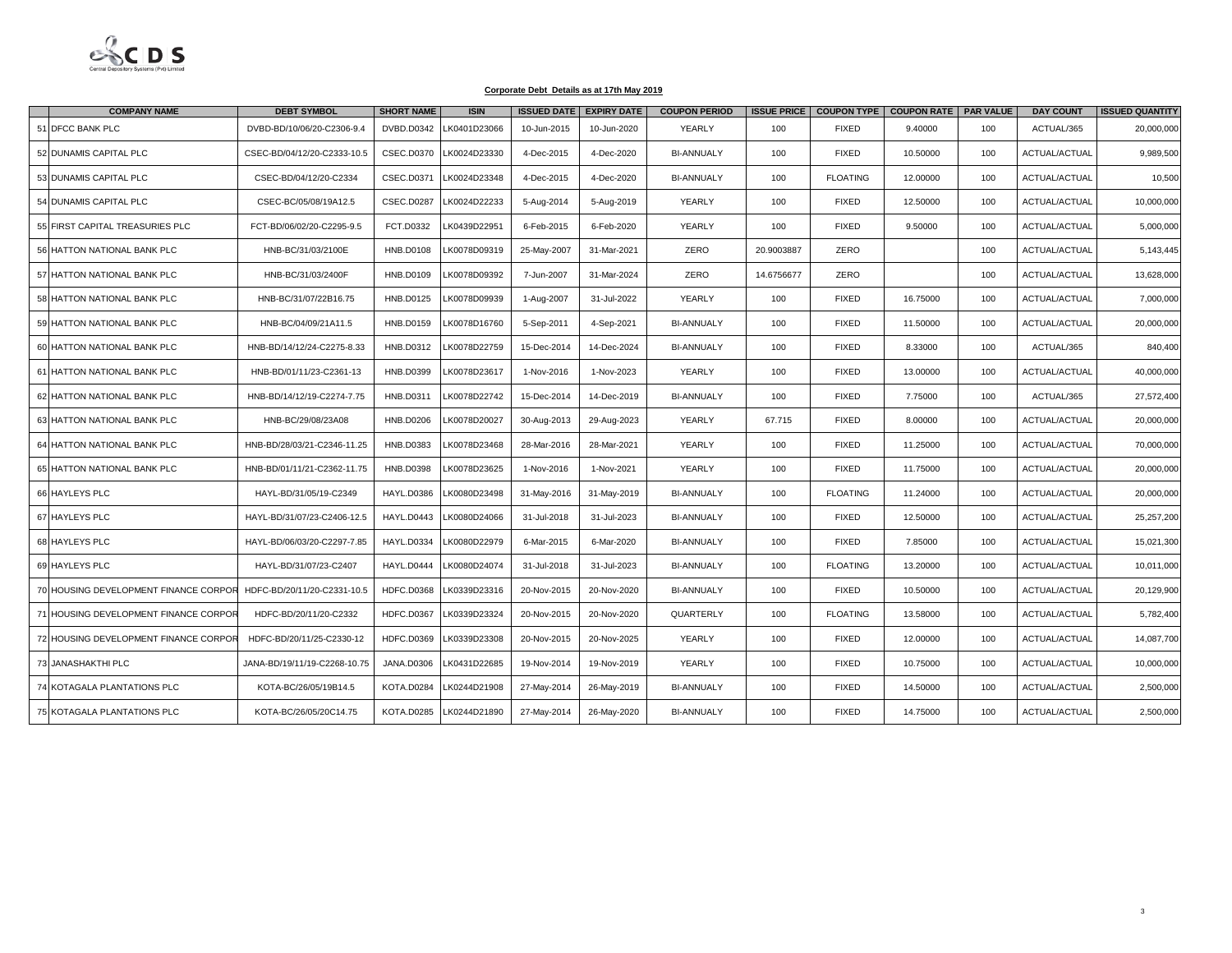

| <b>COMPANY NAME</b>                     | <b>DEBT SYMBOL</b>           | <b>SHORT NAME</b> | <b>ISIN</b>  |             | <b>ISSUED DATE EXPIRY DATE</b> | <b>COUPON PERIOD</b> | <b>ISSUE PRICE</b> |                 | COUPON TYPE   COUPON RATE   PAR VALUE |     | <b>DAY COUNT</b>     | <b>ISSUED QUANTITY</b> |
|-----------------------------------------|------------------------------|-------------------|--------------|-------------|--------------------------------|----------------------|--------------------|-----------------|---------------------------------------|-----|----------------------|------------------------|
| 76 KOTAGALA PLANTATIONS PLC             | KOTA-BC/26/05/21D15          | <b>KOTA.D0286</b> | LK0244D21924 | 27-May-2014 | 26-May-2021                    | <b>BI-ANNUALY</b>    | 100                | <b>FIXED</b>    | 15.00000                              | 100 | ACTUAL/ACTUAL        | 2,500,000              |
| 77 LOLCHOLDINGS PLC                     | LOLC-BD/24/11/19-C2269-9     | LOLC.D0305        | LK0113D22697 | 24-Nov-2014 | 24-Nov-2019                    | QUARTERLY            | 100                | <b>FIXED</b>    | 9.00000                               | 100 | ACTUAL/ACTUAL        | 50,000,000             |
| 78 LOLC HOLDINGS PLC                    | LOLC-BD/30/07/22-C2385-13    | LOLC.D0422        | LK0113D23851 | 31-Jul-2017 | 30-Jul-2022                    | <b>BI-ANNUALY</b>    | 100                | <b>FIXED</b>    | 13.00000                              | 100 | ACTUAL/ACTUAL        | 20,000,000             |
| 79 L O L C HOLDINGS PLC                 | LOLC-BD/30/07/19-C2386-12.65 | LOLC.D0423        | LK0113D23869 | 31-Jul-2017 | 30-Jul-2019                    | <b>BI-ANNUALY</b>    | 100                | <b>FIXED</b>    | 12.65000                              | 100 | ACTUAL/ACTUAL        | 7,500,000              |
| 80 LB FINANCE PLC                       | LFIN-BD/11/12/22-C2388-13.25 | <b>LFIN.D0425</b> | LK0301D23886 | 11-Dec-2017 | 11-Dec-2022                    | <b>BI-ANNUALY</b>    | 100                | <b>FIXED</b>    | 13.25000                              | 100 | <b>ACTUAL/ACTUAL</b> | 20,000,000             |
| 81 LB FINANCE PLC                       | LFIN-BD/11/12/22-C2387-12.75 | LFIN.D0424        | LK0301D23878 | 11-Dec-2017 | 11-Dec-2022                    | <b>BI-ANNUALY</b>    | 100                | <b>FIXED</b>    | 12.75000                              | 100 | <b>ACTUAL/ACTUAL</b> | 10,000,000             |
| 82 LION BREWERY (CEYLON) PLC            | LION-BD/08/12/19-C2270       | <b>LION.D0307</b> | K0291D22709  | 8-Dec-2014  | 8-Dec-2019                     | <b>BI-ANNUALY</b>    | 100                | <b>FLOATING</b> | 7.85000                               | 100 | <b>ACTUAL/ACTUAL</b> | 20,000,000             |
| 83 LOLC FINANCE PLC                     | LOFC-BD/31/07/23-C2408-14.75 | LOFC.D0445        | LK0392D24081 | 31-Jul-2018 | 31-Jul-2023                    | <b>BI-ANNUALY</b>    | 100                | <b>FIXED</b>    | 14.75000                              | 100 | ACTUAL/ACTUAL        | 17,937,993             |
| 84 LOLC FINANCE PLC                     | LOFC-BD/31/07/23-C2409-0     | LOFC.D0446        | LK0392D24099 | 31-Jul-2018 | 31-Jul-2023                    | ZERO                 | 49.83              | <b>ZERO</b>     | 0.00000                               | 100 | ACTUAL/ACTUAL        | 14,172,200             |
| 85 LOLC FINANCE PLC                     | LOFC-BD/25/01/20-C2291-9     | LOFC.D0326        | LK0392D22911 | 26-Jan-2015 | 25-Jan-2020                    | QUARTERLY            | 100                | <b>FIXED</b>    | 9.00000                               | 100 | ACTUAL/ACTUAL        | 2,500,600              |
| 86 LOLC FINANCE PLC                     | LOFC-BD/25/01/20-C2289-9.1   | LOFC.D0327        | LK0392D22895 | 26-Jan-2015 | 25-Jan-2020                    | <b>BI-ANNUALY</b>    | 100                | <b>FIXED</b>    | 9.10000                               | 100 | ACTUAL/ACTUAL        | 10,300                 |
| 87 LOLC FINANCE PLC                     | LOFC-BD/25/01/20-C2290-9.25  | LOFC.D0328        | LK0392D22903 | 26-Jan-2015 | 25-Jan-2020                    | YEARLY               | 100                | <b>FIXED</b>    | 9.25000                               | 100 | ACTUAL/ACTUAL        | 47,489,100             |
| 88 MERCHANT BANK OF SRI LANKA & FINANCE | MBSL-BD/02/05/22-C2382-15    | <b>MBSL.D0417</b> | LK0186D23824 | 3-May-2017  | 2-May-2022                     | YEARLY               | 100                | <b>FIXED</b>    | 15.00000                              | 100 | ACTUAL/ACTUAL        | 8,057,600              |
| 89 MERCHANT BANK OF SRI LANKA & FINANCE | MBSL-BD/12/11/19-C2266-9     | <b>MBSL.D0303</b> | LK0186D22669 | 13-Nov-2014 | 12-Nov-2019                    | YEARLY               | 100                | <b>FIXED</b>    | 9.00000                               | 100 | ACTUAL/ACTUAL        | 9,097,700              |
| 90 MERCHANT BANK OF SRI LANKA & FINANCE | MBSL-BD/12/11/19-C2267-8.75  | <b>MBSL.D0304</b> | LK0186D22677 | 13-Nov-2014 | 12-Nov-2019                    | <b>BI-ANNUALY</b>    | 100                | <b>FIXED</b>    | 8.75000                               | 100 | ACTUAL/ACTUAL        | 10,902,300             |
| 91 MERCHANT BANK OF SRI LANKA & FINANCE | MBSL-BD/02/05/22-C2381-14.5  | <b>MBSL.D0418</b> | LK0186D23816 | 3-May-2017  | 2-May-2022                     | <b>BI-ANNUALY</b>    | 100                | <b>FIXED</b>    | 14.50000                              | 100 | ACTUAL/ACTUAL        | 11,932,300             |
| 92 MERCHANT BANK OF SRI LANKA & FINANCE | MBSL-BD/02/05/22-C2380       | <b>MBSL.D0419</b> | LK0186D23808 | 3-May-2017  | 2-May-2022                     | <b>BI-ANNUALY</b>    | 100                | <b>FLOATING</b> | 11.14000                              | 100 | ACTUAL/ACTUAL        | 10,100                 |
| 93 NATIONAL DEVELOPMENT BANK PLC        | NDB-BD/24/06/20-C2309-9.4    | NDB.D0345         | K0207D23091  | 24-Jun-2015 | 24-Jun-2020                    | YEARLY               | 100                | <b>FIXED</b>    | 9.40000                               | 100 | ACTUAL/ACTUAL        | 70,000,000             |
| 94 NATIONAL DEVELOPMENT BANK PLC        | NDB-BD/24/06/20-C2308-0      | NDB.D0346         | LK0207D23083 | 24-Jun-2015 | 24-Jun-2020                    | ZERO                 | 63.8136            | <b>ZERO</b>     | 0.00000                               | 100 | <b>ACTUAL/ACTUAL</b> | 30,000,000             |
| 95 NATIONAL DEVELOPMENT BANK PLC        | NDB-BD/30/03/24-C2419-13.5   | <b>NDB.D0456</b>  | LK0207D24198 | 31-Mar-2019 | 30-Mar-2024                    | <b>BI-ANNUALY</b>    | 100                | <b>FIXED</b>    | 13.50000                              | 100 | ACTUAL/ACTUAL        | 12,430,000             |
| 96 NATIONAL DEVELOPMENT BANK PLC        | NDB-BD/30/03/24-C2420-13.95  | <b>NDB.D0457</b>  | LK0207D24206 | 31-Mar-2019 | 30-Mar-2024                    | YEARLY               | 100                | <b>FIXED</b>    | 13.95000                              | 100 | ACTUAL/ACTUAL        | 43,182,000             |
| 97 NATIONAL DEVELOPMENT BANK PLC        | NDB-BC/19/12/23C13.9         | <b>NDB.D0264</b>  | LK0207D21038 | 19-Dec-2013 | 19-Dec-2023                    | YEARLY               | 100                | <b>FIXED</b>    | 13.90000                              | 100 | ACTUAL/ACTUAL        | 36,379,800             |
| 98 NATIONAL DEVELOPMENT BANK PLC        | NDB-BC/19/12/25D14           | <b>NDB.D0265</b>  | LK0207D21053 | 19-Dec-2013 | 19-Dec-2025                    | YEARLY               | 100                | <b>FIXED</b>    | 14.00000                              | 100 | ACTUAL/ACTUAL        | 35,904,300             |
| 99 NATIONS TRUST BANK PLC               | NTB-BD/08/11/21-C2363        | NTB.D0402         | LK0309D23632 | 8-Nov-2016  | 8-Nov-2021                     | <b>BI-ANNUALY</b>    | 100                | <b>FLOATING</b> | 10.59000                              | 100 | ACTUAL/ACTUAL        | 24,100                 |
| 100 NATIONS TRUST BANK PLC              | NTB-BD/08/11/21-C2364-12.8   | <b>NTB.D0401</b>  | LK0309D23640 | 8-Nov-2016  | 8-Nov-2021                     | YEARLY               | 100                | <b>FIXED</b>    | 12.80000                              | 100 | ACTUAL/ACTUAL        | 11,117,900             |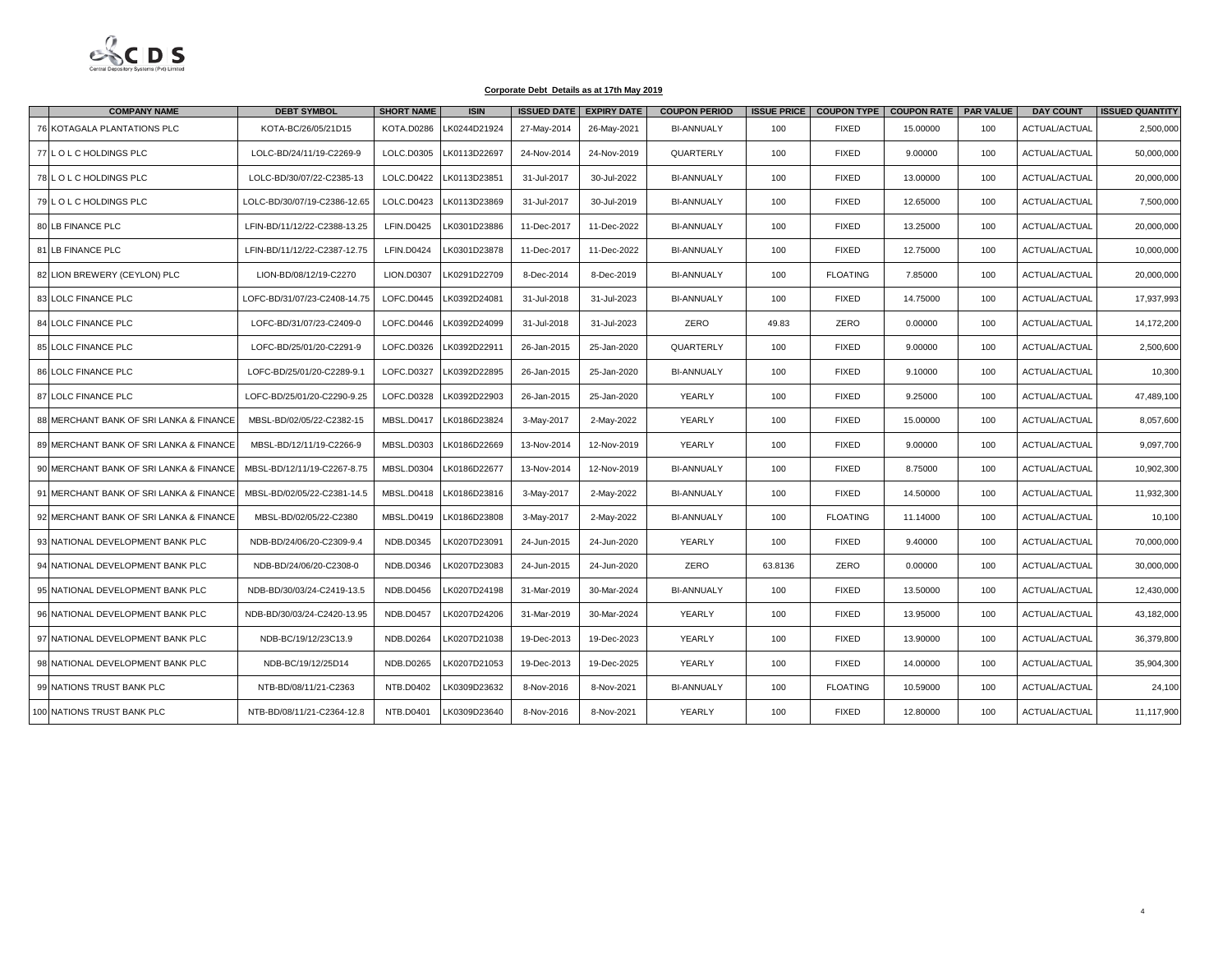

| <b>COMPANY NAME</b>                  | <b>DEBT SYMBOL</b>           | <b>SHORT NAME</b> | <b>ISIN</b>  | <b>ISSUED DATE</b> | <b>EXPIRY DATE</b> | <b>COUPON PERIOD</b> |     | <b>ISSUE PRICE   COUPON TYPE  </b> | <b>COUPON RATE   PAR VALUE</b> |     | <b>DAY COUNT</b>     | <b>ISSUED QUANTITY</b> |
|--------------------------------------|------------------------------|-------------------|--------------|--------------------|--------------------|----------------------|-----|------------------------------------|--------------------------------|-----|----------------------|------------------------|
| 101 NATIONS TRUST BANK PLC           | NTB-BD/08/11/21-C2365-12.65  | NTB.D0400         | LK0309D23657 | 8-Nov-2016         | 8-Nov-2021         | <b>BI-ANNUALY</b>    | 100 | <b>FIXED</b>                       | 12.65000                       | 100 | ACTUAL/ACTUAL        | 38,858,000             |
| 102 NATIONS TRUST BANK PLC           | NTB-BD/20/04/23-C2401-13     | NTB.D0438         | LK0309D24010 | 20-Apr-2018        | 20-Apr-2023        | YEARLY               | 100 | <b>FIXED</b>                       | 13.00000                       | 100 | <b>ACTUAL/ACTUAL</b> | 12,870,000             |
| 103 NATIONS TRUST BANK PLC           | NTB-BD/20/04/23-C2402-12.65  | <b>NTB.D0437</b>  | LK0309D24028 | 20-Apr-2018        | 20-Apr-2023        | <b>BI-ANNUALY</b>    | 100 | <b>FIXED</b>                       | 12.65000                       | 100 | ACTUAL/ACTUAL        | 22,130,000             |
| 104 NAWALOKA HOSPITALS PLC           | NHL-BC/30/09/22E14.4         | <b>NHL.D0221</b>  | LK0342D20266 | 30-Sep-2013        | 30-Sep-2022        | QUARTERLY            | 100 | <b>FLOATING</b>                    | 14.40000                       | 100 | ACTUAL/ACTUAL        | 120,000                |
| 105 NAWALOKA HOSPITALS PLC           | NHL-BC/30/09/23F14.45        | <b>NHL.D0222</b>  | LK0342D20290 | 30-Sep-2013        | 30-Sep-2023        | QUARTERLY            | 100 | <b>FLOATING</b>                    | 14.45000                       | 100 | ACTUAL/ACTUAL        | 110,600                |
| 106 NAWALOKA HOSPITALS PLC           | NHL-BC/30/09/19B14.15        | <b>NHL.D0219</b>  | LK0342D20282 | 30-Sep-2013        | 30-Sep-2019        | QUARTERLY            | 100 | <b>FLOATING</b>                    | 14.15000                       | 100 | ACTUAL/ACTUAL        | 2,696,000              |
| 107 NAWALOKA HOSPITALS PLC           | NHL-BC/30/09/21D14.35        | <b>NHL.D0220</b>  | K0342D20316  | 30-Sep-2013        | 30-Sep-2021        | QUARTERLY            | 100 | <b>FLOATING</b>                    | 14.35000                       | 100 | ACTUAL/ACTUAL        | 1,645,500              |
| 108 ORIENT FINANCE PLC               | ORIN-BD/26/12/19-C2283-9.05  | ORIN.D0320        | LK0413D22832 | 26-Dec-2014        | 26-Dec-2019        | <b>BI-ANNUALY</b>    | 100 | <b>FIXED</b>                       | 9.05000                        | 100 | ACTUAL/ACTUAL        | 10,000,000             |
| 109 PAN ASIA BANKING CORPORATION PLC | PABC-BC/30/10/19A9.75        | PABC.D0300        | LK0346D22594 | 30-Oct-2014        | 30-Oct-2019        | YEARLY               | 100 | <b>FIXED</b>                       | 9.75000                        | 100 | <b>ACTUAL/ACTUAL</b> | 19,120,000             |
| 110 PAN ASIA BANKING CORPORATION PLC | PABC-BC/30/10/19B9.5233      | PABC.D0301        | LK0346D22602 | 30-Oct-2014        | 30-Oct-2019        | <b>BI-ANNUALY</b>    | 100 | <b>FIXED</b>                       | 9.52330                        | 100 | ACTUAL/ACTUAL        | 10,880,000             |
| 111 PAN ASIA BANKING CORPORATION PLC | PABC-BD/29/09/19-C2311-10    | PABC.D0355        | LK0346D23113 | 29-Sep-2015        | 29-Sep-2019        | <b>BI-ANNUALY</b>    | 100 | <b>FIXED</b>                       | 10.00000                       | 100 | ACTUAL/ACTUAL        | 18,556,741             |
| 112 PAN ASIA BANKING CORPORATION PLC | PABC-BD/29/09/19-C2312       | PABC.D0356        | LK0346D23121 | 29-Sep-2015        | 29-Sep-2019        | <b>BI-ANNUALY</b>    | 100 | <b>FLOATING</b>                    | 12.80000                       | 100 | ACTUAL/ACTUAL        | 8,351,812              |
| 113 PEOPLE'S LEASING & FINANCE PLC   | PLC-BD/12/11/20-C2323-9.95   | PLC.D0360         | LK0399D23237 | 13-Nov-2015        | 12-Nov-2020        | YEARLY               | 100 | <b>FIXED</b>                       | 9.95000                        | 100 | ACTUAL/ACTUAL        | 38,242,200             |
| 114 PEOPLE'S LEASING & FINANCE PLC   | PLC-BD/18/04/23-C2398-12.8   | PLC.D0436         | LK0399D23989 | 18-Apr-2018        | 18-Apr-2023        | YEARLY               | 100 | <b>FIXED</b>                       | 12.80000                       | 100 | <b>ACTUAL/ACTUAL</b> | 52,954,000             |
| 115 PEOPLE'S LEASING & FINANCE PLC   | PLC-BD/16/11/21-C2375-12.6   | PLC.D0412         | K0399D23757  | 16-Nov-2016        | 16-Nov-2021        | <b>BI-ANNUALY</b>    | 100 | <b>FIXED</b>                       | 12.60000                       | 100 | ACTUAL/ACTUAL        | 67,986,100             |
| 116 PEOPLE'S LEASING & FINANCE PLC   | PLC-BD/16/11/19-C2373-11.9   | PLC.D0410         | LK0399D23732 | 16-Nov-2016        | 16-Nov-2019        | <b>BI-ANNUALY</b>    | 100 | <b>FIXED</b>                       | 11.90000                       | 100 | <b>ACTUAL/ACTUAL</b> | 5,420,400              |
| 117 PEOPLE'S LEASING & FINANCE PLC   | PLC-BD/18/04/22-C2399-12.4   | PLC.D0435         | LK0399D23997 | 18-Apr-2018        | 18-Apr-2022        | YEARLY               | 100 | <b>FIXED</b>                       | 12.40000                       | 100 | ACTUAL/ACTUAL        | 7,046,000              |
| 118 PEOPLE'S LEASING & FINANCE PLC   | PLC-BD/12/11/19-C2322-9.6    | PLC.D0359         | LK0399D23229 | 13-Nov-2015        | 12-Nov-2019        | <b>BI-ANNUALY</b>    | 100 | <b>FIXED</b>                       | 9.60000                        | 100 | ACTUAL/ACTUAL        | 21,757,800             |
| 119 PEOPLE'S LEASING & FINANCE PLC   | PLC-BD/16/11/20-C2374-12.25  | PLC.D0411         | LK0399D23740 | 16-Nov-2016        | 16-Nov-2020        | <b>BI-ANNUALY</b>    | 100 | <b>FIXED</b>                       | 12.25000                       | 100 | <b>ACTUAL/ACTUAL</b> | 6,593,500              |
| 120 PRADESHIYA SANWARDANA BANK       | RDB-BD/29/01/20-C2293-8.71   | RDB.DO331         | LK0437D22930 | 30-Jan-2015        | 29-Jan-2020        | QUARTERLY            | 100 | <b>FIXED</b>                       | 8.71000                        | 100 | ACTUAL/ACTUAL        | 101,300                |
| 121 PRADESHIYA SANWARDANA BANK       | RDB-BD/29/01/20-C2294-8.81   | RDB.D0330         | LK0437D22948 | 30-Jan-2015        | 29-Jan-2020        | <b>BI-ANNUALY</b>    | 100 | <b>FIXED</b>                       | 8.81000                        | 100 | <b>ACTUAL/ACTUAL</b> | 3,610,200              |
| 122 PRADESHIYA SANWARDANA BANK       | RDB-BD/29/01/20-C2292-9      | RDB.D0329         | LK0437D22922 | 30-Jan-2015        | 29-Jan-2020        | YEARLY               | 100 | <b>FIXED</b>                       | 9.00000                        | 100 | <b>ACTUAL/ACTUAL</b> | 21,288,500             |
| 123 SAMPATH BANK PLC                 | SAMP-BD/10/06/21-C2352-12.75 | <b>SAMP.D0389</b> | LK0090D23521 | 10-Jun-2016        | 10-Jun-2021        | YEARLY               | 100 | <b>FIXED</b>                       | 12.75000                       | 100 | <b>ACTUAL/ACTUAL</b> | 59,526,500             |
| <b>124 SAMPATH BANK PLC</b>          | SAMP-BD/10/06/21-C2353       | <b>SAMP.D0390</b> | LK0090D23539 | 10-Jun-2016        | 10-Jun-2021        | <b>BI-ANNUALY</b>    | 100 | <b>FLOATING</b>                    | 11.01000                       | 100 | <b>ACTUAL/ACTUAL</b> | 473,500                |
| 125 SAMPATH BANK PLC                 | SAMP-BD/14/12/19-C2271-8.25  | SAMP.D0308        | LK0090D22713 | 15-Dec-2014        | 14-Dec-2019        | YEARLY               | 100 | <b>FIXED</b>                       | 8.25000                        | 100 | <b>ACTUAL/ACTUAL</b> | 31,765,500             |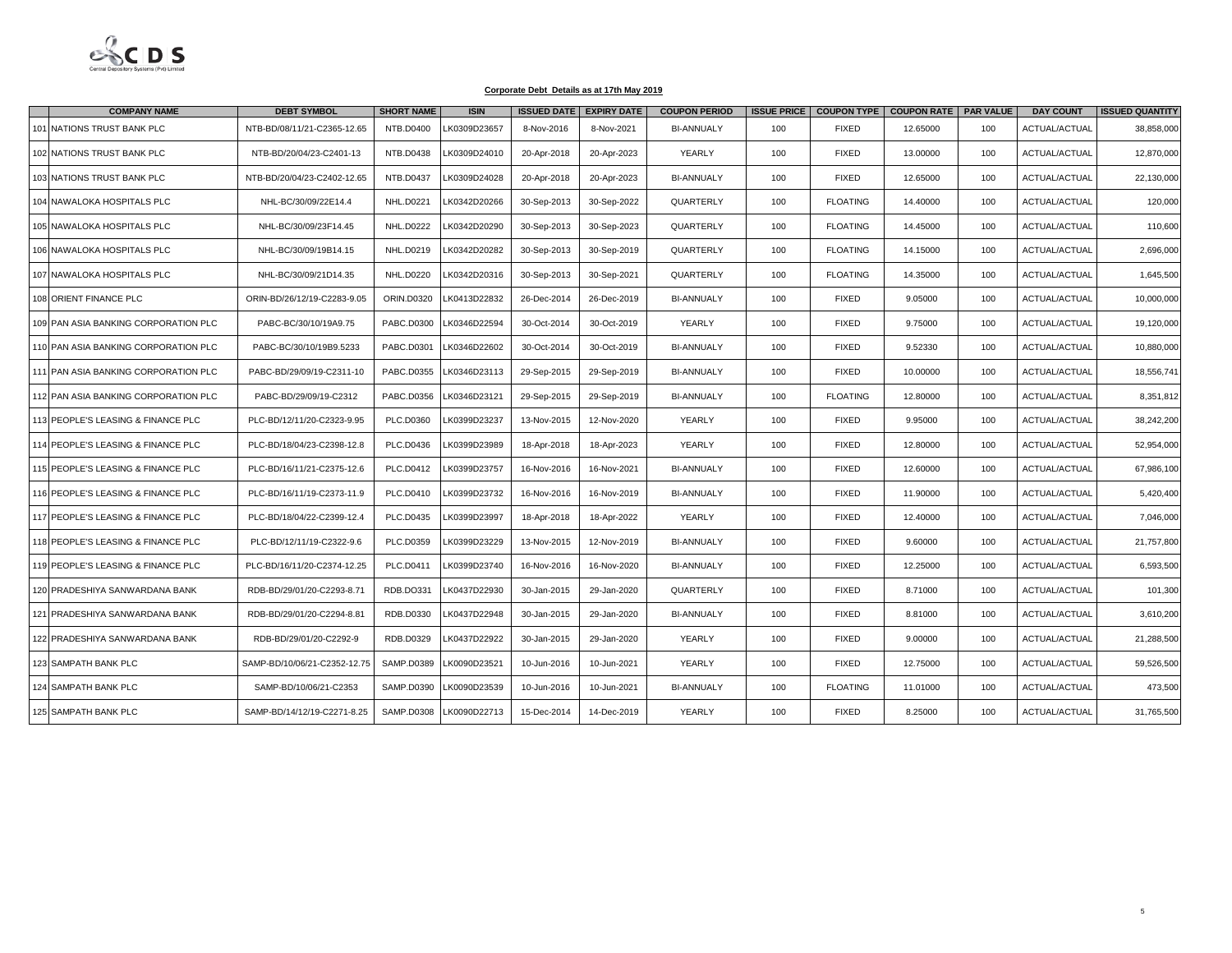

| <b>COMPANY NAME</b>                 | <b>DEBT SYMBOL</b>           | <b>SHORT NAME</b> | <b>ISIN</b>  | <b>ISSUED DATE</b> | <b>EXPIRY DATE</b> | <b>COUPON PERIOD</b> |     |                 | ISSUE PRICE   COUPON TYPE   COUPON RATE   PAR VALUE |     | <b>DAY COUNT</b> | <b>ISSUED QUANTITY</b> |
|-------------------------------------|------------------------------|-------------------|--------------|--------------------|--------------------|----------------------|-----|-----------------|-----------------------------------------------------|-----|------------------|------------------------|
| 126 SAMPATH BANK PLC                | SAMP-BD/21/12/22-C2389-12.5  | SAMP.D0426        | LK0090D23893 | 21-Dec-2017        | 21-Dec-2022        | <b>BI-ANNUALY</b>    | 100 | <b>FIXED</b>    | 12.50000                                            | 100 | ACTUAL/ACTUAL    | 60,000,000             |
| 127 SAMPATH BANK PLC                | SAMP-BD/18/11/20-C2329       | SAMP.D0366        | LK0090D23299 | 18-Nov-2015        | 18-Nov-2020        | <b>BI-ANNUALY</b>    | 100 | <b>FLOATING</b> | 11.24000                                            | 100 | ACTUAL/ACTUAL    | 2,587,300              |
| 128 SAMPATH BANK PLC                | SAMP-BD/14/12/19-C2273-8.1   | SAMP.D0309        | LK0090D22739 | 15-Dec-2014        | 14-Dec-2019        | <b>BI-ANNUALY</b>    | 100 | <b>FIXED</b>    | 8.10000                                             | 100 | ACTUAL/ACTUAL    | 38,234,500             |
| 129 SAMPATH BANK PLC                | SAMP-BD/20/03/23-C2390-12.5  | SAMP.D0427        | LK0090D23901 | 20-Mar-2018        | 20-Mar-2023        | <b>BI-ANNUALY</b>    | 100 | <b>FIXED</b>    | 12.50000                                            | 100 | ACTUAL/ACTUAL    | 75,000,000             |
| 130 SAMPATH BANK PLC                | SAMP-BD/28/02/24-C2415-13.9  | <b>SAMP.D0452</b> | LK0090D24156 | 28-Feb-2019        | 28-Feb-2024        | YEARLY               | 100 | <b>FIXED</b>    | 13.90000                                            | 100 | ACTUAL/ACTUAL    | 70,000,000             |
| 131 SAMPATH BANK PLC                | SAMP-BD/18/11/20-C2328-9.9   | SAMP.D0365        | LK0090D23281 | 18-Nov-2015        | 18-Nov-2020        | <b>BI-ANNUALY</b>    | 100 | <b>FIXED</b>    | 9.90000                                             | 100 | ACTUAL/ACTUAL    | 67,412,700             |
| 132 SANASA DEVELOPMENT BANK PLC     | SDB-BD/31/12/20-C2337-10     | SDB.D0375         | LK0412D23378 | 31-Dec-2015        | 31-Dec-2020        | <b>BI-ANNUALY</b>    | 100 | <b>FIXED</b>    | 10.00000                                            | 100 | ACTUAL/ACTUAL    | 4,026,100              |
| 133 SANASA DEVELOPMENT BANK PLC     | SDB-BD/31/12/20-C2339-10.3   | SDB.D0377         | LK0412D23394 | 31-Dec-2015        | 31-Dec-2020        | <b>BI-ANNUALY</b>    | 100 | <b>FIXED</b>    | 10.30000                                            | 100 | ACTUAL/ACTUAL    | 5,619,500              |
| 134 SENKADAGALA FINANCE COMPANY PLC | SFCL-BD/09/11/19-C2369       | SFCL.D0406        | LK0350D23693 | 10-Nov-2016        | 9-Nov-2019         | <b>BI-ANNUALY</b>    | 100 | <b>FLOATING</b> | 10.59000                                            | 100 | ACTUAL/ACTUAL    | 100                    |
| 135 SENKADAGALA FINANCE COMPANY PLC | SFCL-BD/09/11/19-C2372-13.25 | SFCL.D0407        | LK0350D23727 | 10-Nov-2016        | 9-Nov-2019         | <b>BI-ANNUALY</b>    | 100 | <b>FIXED</b>    | 13.25000                                            | 100 | ACTUAL/ACTUAL    | 1,895,100              |
| 136 SENKADAGALA FINANCE COMPANY PLC | SFCL-BD/09/11/20-C2368-13.75 | SFCL.D0409        | LK0350D23685 | 10-Nov-2016        | 9-Nov-2020         | <b>BI-ANNUALY</b>    | 100 | <b>FIXED</b>    | 13.75000                                            | 100 | ACTUAL/ACTUAL    | 23,509,400             |
| 137 SENKADAGALA FINANCE COMPANY PLC | SFCL-BD/09/11/20-C2370       | SFCL.D0408        | LK0350D23701 | 10-Nov-2016        | 9-Nov-2020         | <b>BI-ANNUALY</b>    | 100 | <b>FLOATING</b> | 10.84000                                            | 100 | ACTUAL/ACTUAL    | 622,700                |
| 138 SEYLAN BANK PLC                 | SEYB-BD/29/03/25-C2396-13.2  | <b>SEYB.D0433</b> | LK0182D23963 | 29-Mar-2018        | 29-Mar-2025        | <b>BI-ANNUALY</b>    | 100 | <b>FIXED</b>    | 13,20000                                            | 100 | ACTUAL/ACTUAL    | 7,150,000              |
| 139 SEYLAN BANK PLC                 | SEYB-BD/22/12/20-C2280-8.75  | <b>SEYB.D0317</b> | LK0182D22809 | 23-Dec-2014        | 22-Dec-2020        | YEARLY               | 100 | <b>FIXED</b>    | 8.75000                                             | 100 | ACTUAL/ACTUAL    | 3,005,200              |
| 140 SEYLAN BANK PLC                 | SEYB-BD/22/12/19-C2278-8.6   | SEYB.D0315        | LK0182D22783 | 23-Dec-2014        | 22-Dec-2019        | <b>YEARLY</b>        | 100 | <b>FIXED</b>    | 8.60000                                             | 100 | ACTUAL/ACTUAL    | 18,665,200             |
| 141 SEYLAN BANK PLC                 | SEYB-BD/22/12/19-C2279-8.35  | <b>SEYB.D0314</b> | LK0182D22791 | 23-Dec-2014        | 22-Dec-2019        | <b>BI-ANNUALY</b>    | 100 | <b>FIXED</b>    | 8.35000                                             | 100 | ACTUAL/ACTUAL    | 300                    |
| 142 SEYLAN BANK PLC                 | SEYB-BD/15/07/23-C2354-13.75 | SEYB.D0393        | LK0182D23542 | 15-Jul-2016        | 15-Jul-2023        | <b>BI-ANNUALY</b>    | 100 | <b>FIXED</b>    | 13.75000                                            | 100 | ACTUAL/ACTUAL    | 32,722,800             |
| 143 SEYLAN BANK PLC                 | SEYB-BD/15/07/21-C2356       | SEYB.D0392        | LK0182D23567 | 15-Jul-2016        | 15-Jul-2021        | <b>BI-ANNUALY</b>    | 100 | <b>FLOATING</b> | 11.44000                                            | 100 | ACTUAL/ACTUAL    | 174,000                |
| 144 SEYLAN BANK PLC                 | SEYB-BD/22/12/20-C2277-8.6   | SEYB.D0316        | LK0182D22775 | 23-Dec-2014        | 22-Dec-2020        | <b>BI-ANNUALY</b>    | 100 | <b>FIXED</b>    | 8.60000                                             | 100 | ACTUAL/ACTUAL    | 25,055,200             |
| 145 SEYLAN BANK PLC                 | SEYB-BD/15/07/21-C2355-13    | SEYB.D0391        | LK0182D23559 | 15-Jul-2016        | 15-Jul-2021        | <b>BI-ANNUALY</b>    | 100 | <b>FIXED</b>    | 13.00000                                            | 100 | ACTUAL/ACTUAL    | 17,103,200             |
| 146 SEYLAN BANK PLC                 | SEYB-BD/29/03/28-C2397-13.5  | <b>SEYB.D0434</b> | LK0182D23971 | 29-Mar-2018        | 29-Mar-2028        | <b>BI-ANNUALY</b>    | 100 | <b>FIXED</b>    | 13,50000                                            | 100 | ACTUAL/ACTUAL    | 16,090,000             |
| 147 SEYLAN BANK PLC                 | SEYB-BD/29/03/23-C2395-12.85 | <b>SEYB.D0432</b> | LK0182D23955 | 29-Mar-2018        | 29-Mar-2023        | <b>BI-ANNUALY</b>    | 100 | <b>FIXED</b>    | 12.85000                                            | 100 | ACTUAL/ACTUAL    | 39,100,000             |
| 148 SEYLAN BANK PLC                 | SEYB-BD/18/04/24-C2422-15    | <b>SEYB.D0458</b> | LK0182D24227 | 18-Apr-2019        | 18-Apr-2024        | YEARLY               | 100 | <b>FIXED</b>    | 15.00000                                            | 100 | ACTUAL/ACTUAL    | 37,734,000             |
| 149 SEYLAN BANK PLC                 | SEYB-BD/18/04/24-C2421-14.5  | <b>SEYB.D0459</b> | LK0182D24219 | 18-Apr-2019        | 18-Apr-2024        | <b>BI-ANNUALY</b>    | 100 | <b>FIXED</b>    | 14.50000                                            | 100 | ACTUAL/ACTUAL    | 12,266,000             |
| 150 SINGER (SRI LANKA) PLC          | SINS-BD/28/09/21-C2412-12    | <b>SINS.D0449</b> | LK0156D24122 | 28-Sep-2018        | 28-Sep-2021        | <b>BI-ANNUALY</b>    | 100 | <b>FIXED</b>    | 12.00000                                            | 100 | ACTUAL/ACTUAL    | 6,568,000              |